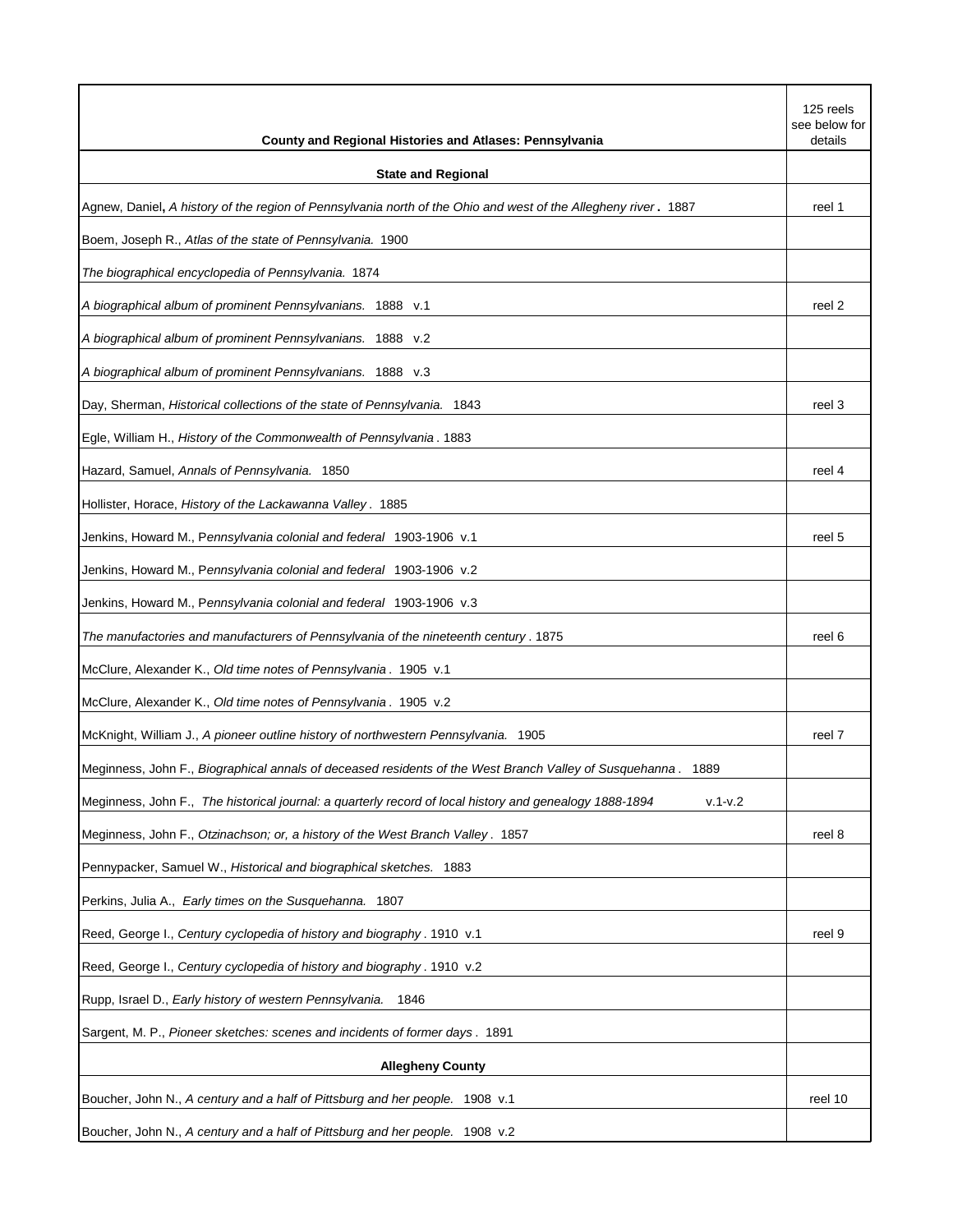| Boucher, John N., A century and a half of Pittsburg and her people. 1908 v.3                             |         |
|----------------------------------------------------------------------------------------------------------|---------|
| Boucher, John N., A century and a half of Pittsburg and her people. 1908 v.4                             |         |
| Cushing, Thomas, History of Allegheny County, Pennsylvania. 1889 v.1                                     | reel 11 |
| Cushing, Thomas, History of Allegheny County, Pennsylvania.<br>1889 v.2                                  |         |
| Durant, Samuel W., History of Allegheny County, Pennsylvania. 1876                                       | reel 12 |
| Hopkins, G.M., Atlas of the county of Allegheny, Pennsylvania. 1876                                      |         |
| Hopkins, G.M., Atlas of the cities of Pittsburgh and Allegheny. 1882                                     |         |
| Hopkins, G. M., Real estate plat - book of the northern vicinity of Pittsburg. 1906                      |         |
| Hopkins, G. M., Real estate plat - book of the southern vicinity of Pittsburg.<br>1905                   |         |
| Jordan, John W. Genealogical and personal history of the Allegheny Valley.<br>1913 v.1                   | reel 13 |
| Jordan, John W. Genealogical and personal history of the Allegheny Valley.<br>1913 v.2                   |         |
| Jordan, John W. Genealogical and personal history of the Allegheny Valley.<br>1913 v.3                   |         |
| Killikelly, Sarah H., The history of Pittsburgh. 1906                                                    | reel 14 |
| Memoirs of Allegheny County. 1904 v.1                                                                    |         |
| Memoirs of Allegheny County. 1904 v.2                                                                    |         |
| Wilson, Erasmus., Standard history of Pittsburgh. 1898                                                   | reel 15 |
| <b>Armstrong County</b>                                                                                  |         |
| Beers, J.H. & Co., Armstrong County, Pennsylvania. 1914 v.1                                              | reel 16 |
| Beers, J.H. & Co., Armstrong County, Pennsylvania. 1914 v.2                                              |         |
| Nichols, Beach, Atlas of Armstrong County. 1876                                                          |         |
| Smith, Robert W., History of Armstrong County. 1883                                                      |         |
| <b>Beaver County</b>                                                                                     |         |
| Bausman, Joseph H., History of Beaver County. 1904<br>v.1                                                | reel 17 |
| v.2<br>Bausman, Joseph H., History of Beaver County. 1904                                                |         |
| Caldwell, F.A., Caldwell's illustrated historical centennial atlas of Beaver County. 1876                |         |
| Mansfield, Ira F., Little Beaver River Valleys. 1911                                                     |         |
| Richard, J.F. History of Beaver County. 1888                                                             | reel 18 |
| <b>Bedford County</b>                                                                                    |         |
| Beers, Fredrick W., County atlas of Bedford.<br>1877                                                     | reel 19 |
| Biographical review, containing life sketches of leading citizens of Bedford and Somerset Counties. 1899 |         |
| History of Bedford, Somerset, and Fulton Counties. 1884                                                  |         |
| <b>Berks County</b>                                                                                      |         |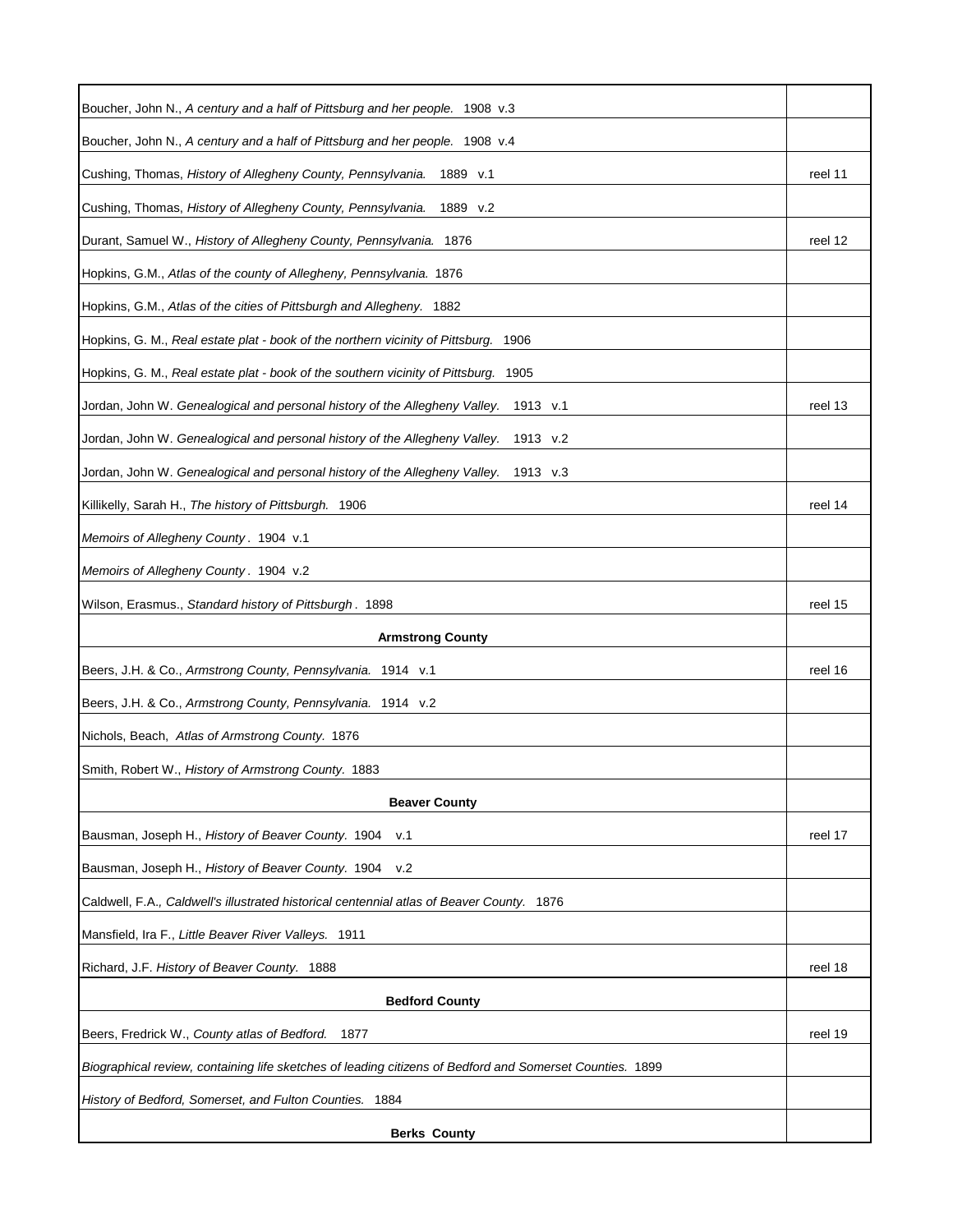| Book of biographies: this volume contains biographical sketches of leading citizens of Berks County. 1898 | reel 20 |
|-----------------------------------------------------------------------------------------------------------|---------|
| Breou, Forsey & Co., Property and insurance atlas of the city of Reading. 1884                            |         |
| Davis, F.A. Illustrated historical atlas of Berks County. 1876                                            |         |
| Montgomery, Morton L., Historical and biographical annals of Berks County. 1909 v.1                       | reel 21 |
| Montgomery, Morton L., Historical and biographical annals of Berks County. 1909 v.2                       |         |
| Montgomery, Morton L., History of Berks County. 1886                                                      | reel 22 |
| Rupp, Israel D., History of the counties of Berks and Lebanon. 1844                                       |         |
| <b>Blair County</b>                                                                                       |         |
| Chapman, Thomas J., The valley of the Conemaugh. 1865                                                     | reel 23 |
| Pomeroy, A. & Co., Atlas of Blair and Huntingdon Counties. 1873                                           |         |
| Sell, Jesse C., Twentieth century history of Altoona and Blair County. 1911                               |         |
| Wiley, Samuel T., Biographical and portrait cyclopedia of Blair County.<br>1892                           |         |
| <b>Bradford County</b>                                                                                    |         |
|                                                                                                           |         |
| Beers, Ellis & Soule, Atlas of Bradford County. 1869                                                      | reel 24 |
| Bradsby, Henry C., History of Bradford County. 1891                                                       |         |
| Craft, David, History of Bradford County. 1878                                                            |         |
| <b>Bucks County</b>                                                                                       |         |
| Battle, J.H., History of Bucks County. 1887                                                               | reel 25 |
| Book of Biographies; this volume contains biographical sketches of leading citizens of Bucks County. 1899 |         |
| Davis, William W.H., History of Bucks County. v.1                                                         | reel 26 |
| Davis, William W.H., History of Bucks County. v.2                                                         |         |
| Davis, William W.H., History of Bucks County. v.3                                                         |         |
| Scott, J. D., Combination atlas map of Bucks County.<br>1876                                              |         |
| <b>Butler County</b>                                                                                      |         |
| Brown, Robert C., History of Butler County. 1895                                                          | reel 27 |
| History of Butler County. 1883                                                                            |         |
| Hopkins, G. M. & Co., Combination atlas of the county of Butler and the state of Pennsylvania. 1874       |         |
| McKee, James A., 20th century history of Butler and Butler County. 1909                                   | reel 28 |
| Sipe, Chester H., History of Butler County. 1927 v.1                                                      | reel 29 |
| Sipe, Chester H., History of Butler County. 1927 v.2                                                      |         |
| <b>Cambria County</b>                                                                                     |         |
| Biographical and portrait cyclopedia of Cambria County. 1896                                              | reel 30 |
|                                                                                                           |         |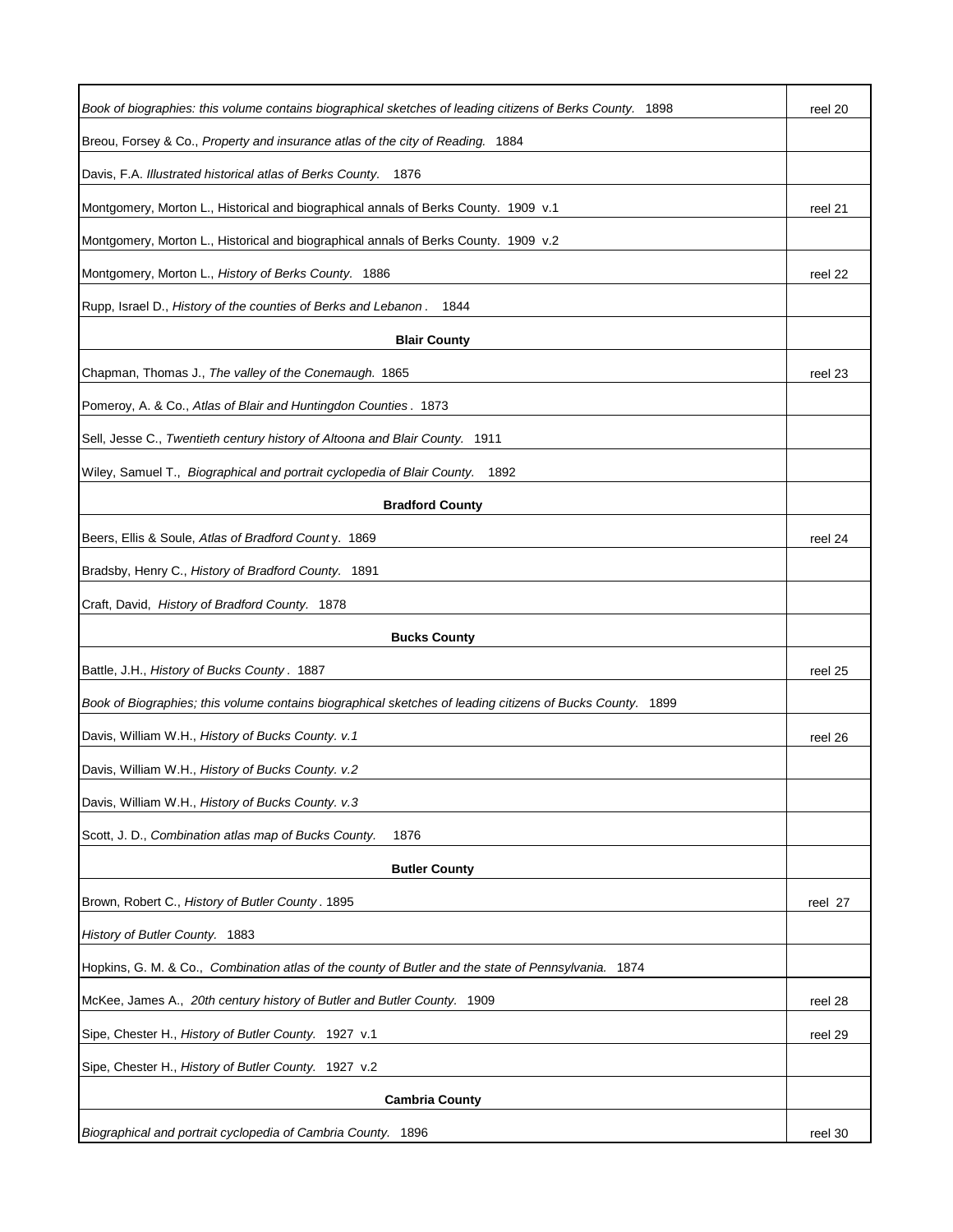| Caldwell, F.A., Illustrated historical combination atlas of Cambria County. 1890                         |         |
|----------------------------------------------------------------------------------------------------------|---------|
| Storey, Henry W., History of Cambria County. 1907 v.1                                                    |         |
| Storey, Henry W., History of Cambria County. 1907 v.2                                                    |         |
| Storey, Henry W., History of Cambria County. 1907 v.3                                                    |         |
| <b>Carbon County</b>                                                                                     |         |
| Beers, F.W. & Co., County atlas of Carbon, Pennsylvania. 1875                                            | reel 31 |
| Brenckman, Fred, History of Carbon County. 1913                                                          |         |
| Portrait and biographical record of Lehigh, Northampton and Carbon Counties . 1894                       |         |
| <b>Centre County</b>                                                                                     |         |
| Commemorative biographical record of  the counties of Centre, Clearfield, Jefferson and Clarion.<br>1898 | reel 32 |
| Pomeroy, A. & Co., Atlas of Centre County. 1874                                                          |         |
| <b>Chester County</b>                                                                                    |         |
| Cope, Gilbert, Historic homes and institutions  of Chester and Delaware Counties. 1904<br>v. 1           | reel 33 |
| Cope, Gilbert, Historic homes and institutions  of Chester and Delaware Counties. 1904<br>v. 2           |         |
| Cope and Ashmead, History of Chester & Delaware Counties.<br>Index                                       |         |
| Futhey, John S., History of Chester County. 1881                                                         | reel 34 |
| Index to families and persons, History of Chester County. 1971                                           |         |
| Garner, Winfield S., Biographical and portrait cyclopeida of Chester County. 1893                        |         |
| Kirk, W. H. & Co., Breou's official series of farm maps: Chester County. 1883                            | reel 35 |
| Thomson, W. W., Chester County and its people. 1898                                                      |         |
| Index to Chester County and its people                                                                   |         |
| Witmer, A.R. Atlas of Chester County. 1874                                                               |         |
| <b>Clarion County</b>                                                                                    |         |
| Caldwell, Joseph A., Caldwell's illustrated historical combination atlas of Clarion County . 1877        | reel 36 |
| Davis, Aaron J., History of Clarion County. 1887                                                         |         |
| <b>Clearfield County</b>                                                                                 |         |
| Aldrich, Lewis C., History of Clearfield County. 1887                                                    | reel 37 |
| Caldwell, J. A. & Co. Caldwell's illustrated historical, combination atlas of Clearfield County. 1878    |         |
| Swoope, Roland D., Twentieth Century history of Clearfield County. 1911                                  |         |
| <b>Clinton County</b>                                                                                    |         |
| Furey, J. Milton, Historical and biographical work, or, Past and Present of Clinton County. 1892         | reel 38 |
| Linn, John B., History of Centre and Clinton Counties. 1883                                              |         |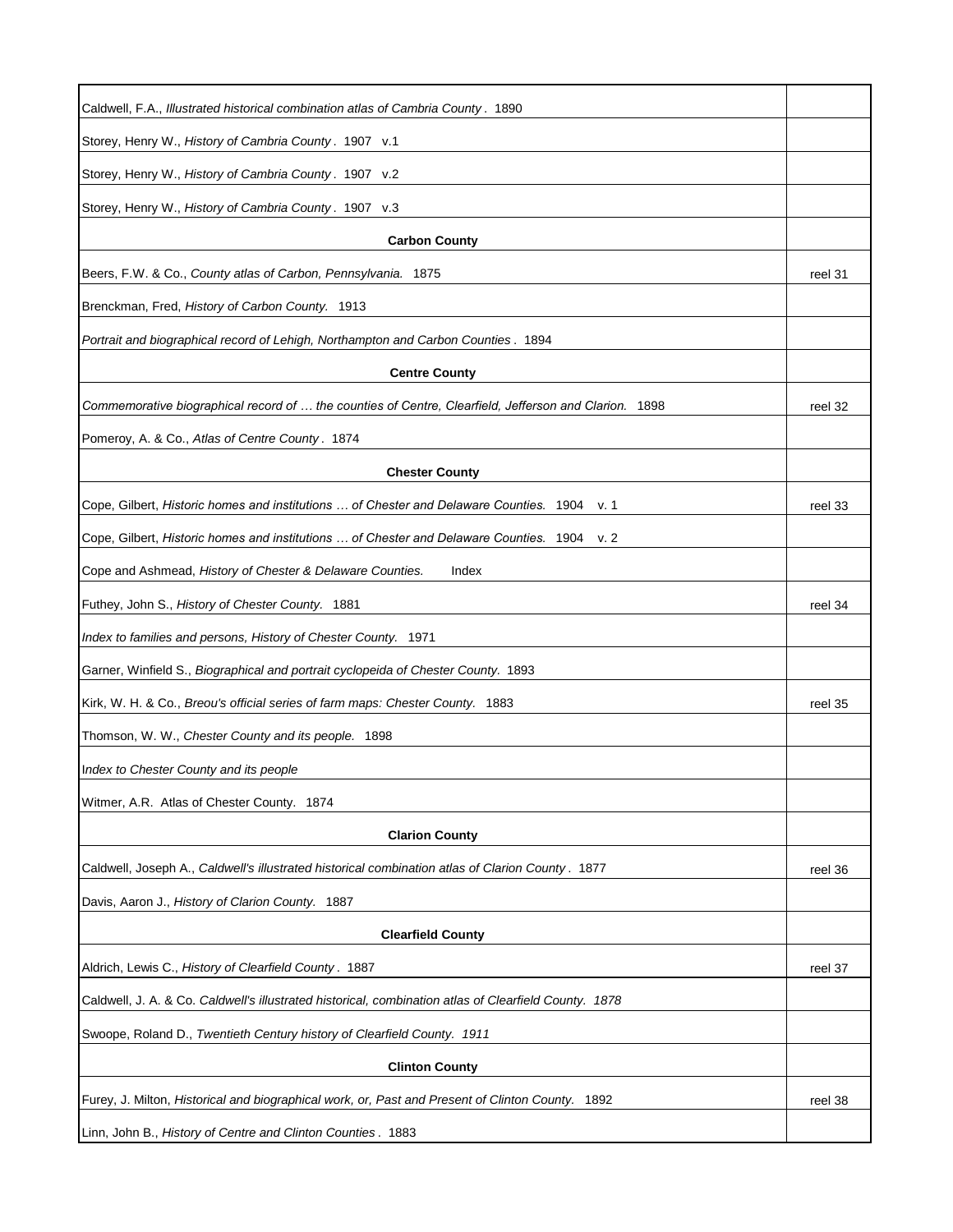| <b>Columbia County</b>                                                                                  |         |
|---------------------------------------------------------------------------------------------------------|---------|
| Battle, J.H., History of Columbia and Montour Counties. 1887                                            | reel 39 |
| Beers, F. W. & Co., Columbia and Montour Counties. 1876                                                 |         |
| Freeze, John G., A history of Columbia County. 1883                                                     |         |
| <b>Crawford County</b>                                                                                  |         |
| Bates, Samuel P., Our county and its people. A historical and memorial record of Crawford County . 1899 | reel 40 |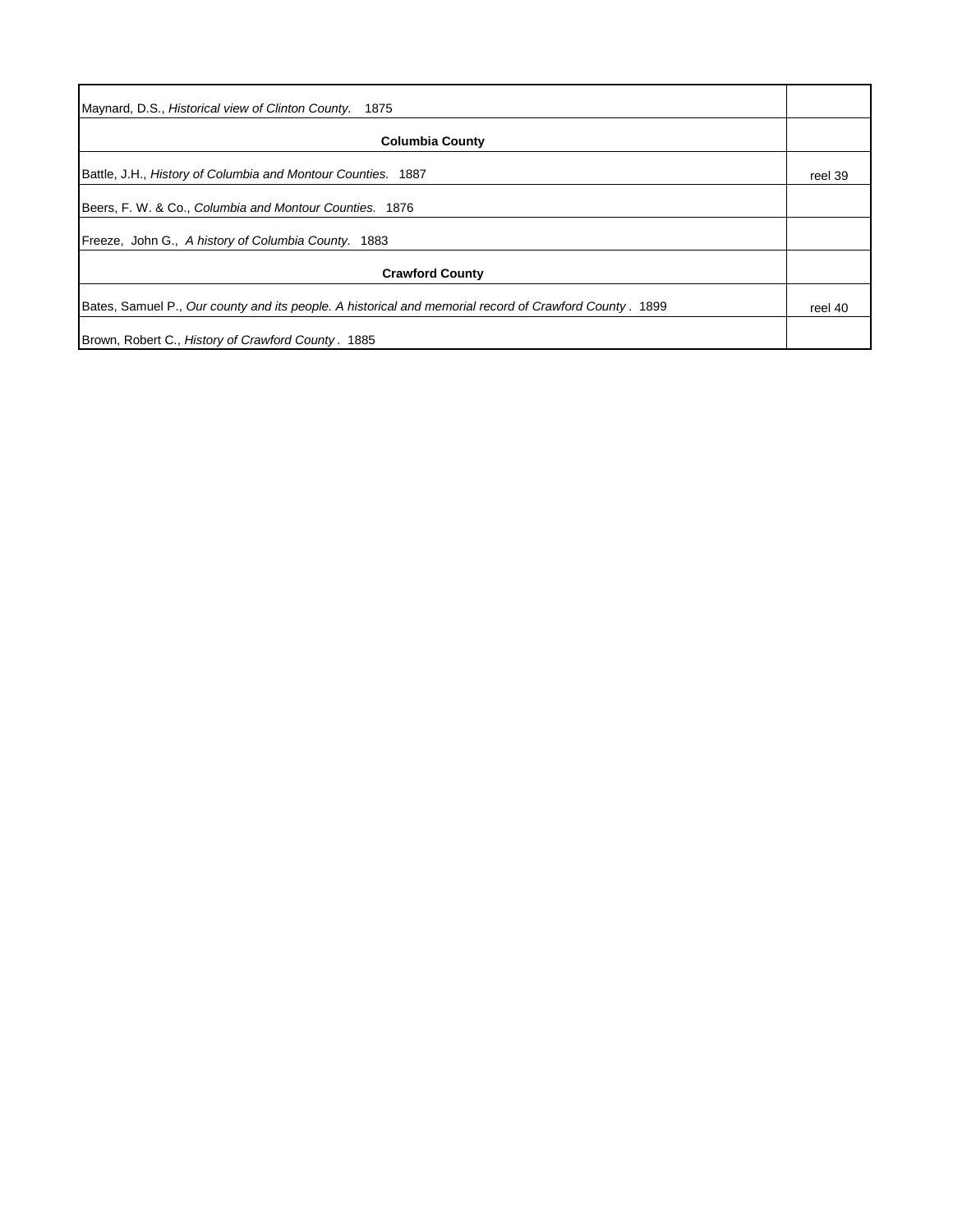| <b>Cumberland County</b>                                                                                                |         |
|-------------------------------------------------------------------------------------------------------------------------|---------|
| Beers, Frederick, W., An atlas of Cumberland County.<br>1872                                                            | reel 41 |
| Biographical annals of Cumberland County. 1905                                                                          |         |
| History of Cumberland and Adams Counties. 1886                                                                          | reel 42 |
| An index of personal names mentioned in the Durant-Richard-Bellman history of Cumberland County. 1941                   |         |
| An index to the Bradsby-Sheely-Leeson history of Adams County. 1940                                                     |         |
| 1876<br>Centennial biography; men of mark of Cumberland Valley.                                                         | reel 43 |
| History of the Cumberland Valley<br>1918                                                                                |         |
| Wing, Conway P., History of Cumberland County. 1879                                                                     |         |
| <b>Dauphin County</b>                                                                                                   |         |
| Commemorative biographical encyclopedia of Dauphin County. 1896                                                         | reel 44 |
| Egle, William H., History of the counties of Dauphin and Lebanon.<br>1883                                               | reel 45 |
| Everts & Stewart, Combination atlas map of Dauphin County. 1875                                                         |         |
| Harrisburg Tile Co., Atlas of the city of Harrisburg, Dauphin County<br>1901                                            |         |
| Kelker, Luther R., History of Dauphin County. 1907 v. 1                                                                 | reel 46 |
| Kelker, Luther R., History of Dauphin County. 1907 v. 2                                                                 |         |
| Kelker, Luther R., History of Dauphin County. 1907 v. 3                                                                 |         |
| Morgan, George H., Annals of Harrisburg. 1906                                                                           |         |
| Roe, Frederick B., Atlas of the city of Harrisburg, Dauphin County, Pennsylvania. 1889                                  |         |
| Rupp, Israel D., The history and topography of Dauphin, Cumberland, Franklin, Bedford, Adams, and Perry County.<br>1846 |         |
| <b>Delaware County</b>                                                                                                  |         |
| 1883<br>Ashmead, Henry G., Historical sketch of Chester on Delaware.                                                    | reel 47 |
| Ashmead, Henry G., Historical of Delaware County.<br>1884                                                               |         |
| Index to History of Delaware County. n.d.                                                                               |         |
| Everts & Steward, Combination atlas map of Delaware County. 1875                                                        |         |
| Hopkins, G.M., Atlas of Delaware County. 1870                                                                           | reel 48 |
| Jordan, John W., A history of Delaware County.<br>1914 v.1                                                              |         |
| Jordan, John W., A history of Delaware County.<br>1914 v.2                                                              |         |
| Jordan, John W., A history of Delaware County.<br>1914<br>v.3                                                           |         |
| Martin, John H., Chester and its vicinity Delaware County.<br>1877                                                      |         |
| Smith, Benjamin H., Atlas of Delaware County. 1880                                                                      | reel 49 |
| Smith, E.W. & Co., Farm line and Borough atlas of Delaware County. 1892                                                 |         |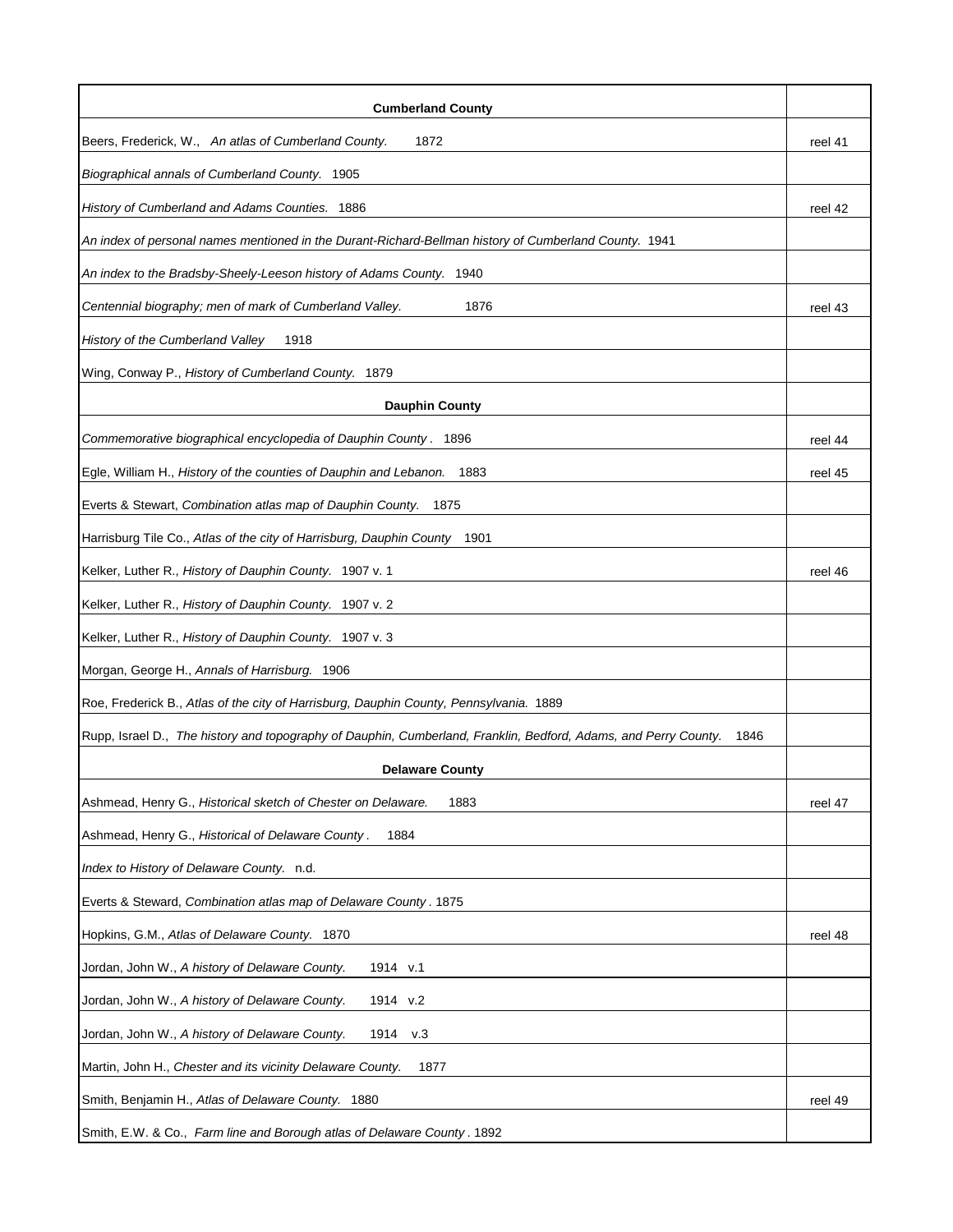| Smith, George, History of Delaware County. 1862                                                                                                   |         |
|---------------------------------------------------------------------------------------------------------------------------------------------------|---------|
| Index to a history of Delaware County.<br>n.d.                                                                                                    |         |
| Wiley, Samuel T., Biographical and historical cyclopeida of Delaware County.<br>1894                                                              |         |
| <b>Erie County</b>                                                                                                                                |         |
| Beers, Ellis & Soule, Atlas of Erie County.<br>1865                                                                                               | reel 50 |
| Everts, Ensign & Everts, Combination atlas map of Erie County.<br>1876                                                                            |         |
| Miller, John, A twentieth century history of Erie County. 1902 v. 1                                                                               |         |
| Miller, John, A twentieth century history of Erie County. 1902 v. 2                                                                               |         |
| Moorhead, Isaac, The occasional writings of Isaac Moorhead.<br>1882                                                                               | reel 51 |
| Nelson, S.B., Nelson's biographical dictionary and historical reference book of Erie County. 1896                                                 |         |
| Sanford, Laura G., The history of Erie County. 1894                                                                                               | reel 52 |
| Whitman, Benjamin, History of Erie County. 1884                                                                                                   |         |
| <b>Fayette County</b>                                                                                                                             |         |
| Ellis, Franklin, History of Fayette County. 1882                                                                                                  | reel 53 |
| Gresham, John M., Biographical and portrait cyclopedia of Fayette County. 1889                                                                    |         |
| Hopkins, G.M. & Co., Atlas of the county of Fayette. 1872                                                                                         |         |
| Nelson, S.B., Nelson's biographical dictionary and historical reference book of Fayette County. 1900                                              | reel 54 |
| <b>Franklin County</b>                                                                                                                            |         |
| Biographical annals of Franklin County. 1905                                                                                                      | reel 55 |
| M'Cauley, I.H., Historical sketch of Franklin County. 1878                                                                                        |         |
| Pomeroy and Beers, Atlas of Franklin County. 1868                                                                                                 | reel 56 |
| Richard, J.F. History of Franklin County. 1887                                                                                                    |         |
| An index of personal names mentioned in the History of Franklin County. 1961                                                                      |         |
| <b>Greene County</b>                                                                                                                              |         |
| Bates, Samuel P., History of Green county. 1888                                                                                                   | reel 57 |
| Caldwell, J.A. & Co., Caldwell's illustrated  atlas of Greene County. 1876                                                                        |         |
| Hanna, William, History of Greene County. 1882                                                                                                    |         |
| <b>Huntingdon County</b>                                                                                                                          |         |
| Africa, J. Simson, History of Huntingdon and Blair Counties.<br>1883                                                                              | reel 58 |
| Commemorative biographical encyclopedia of the Juniata Valley, comprising the counties of Huntingdon, Mifflin, Juniata and<br>1897 v. 1<br>Perry. |         |
| Commemorative biographical encyclopedia of the Juniata Valley, comprising the counties of Huntingdon, Mifflin, Juniata and<br>1897 v. 2<br>Perry. |         |
| Lytle, Milton S., History of Huntingdon County. 1876                                                                                              | reel 59 |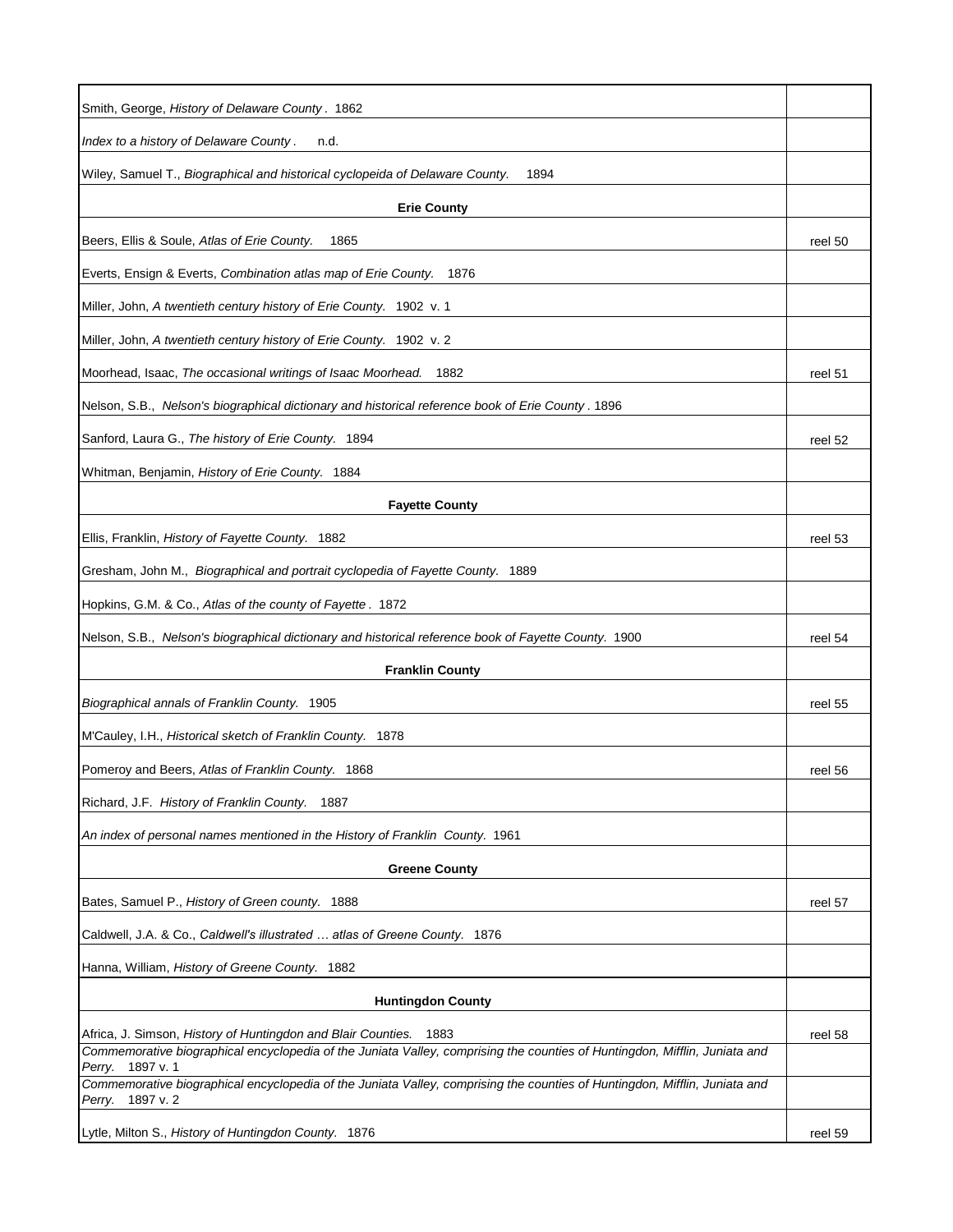| <b>Indiana County</b>                                                                            |         |
|--------------------------------------------------------------------------------------------------|---------|
| Beers, Frederick, W., An atlas of Indiana County.<br>1871                                        | reel 59 |
| Caldwell, John A., History of Indiana County. 1880                                               |         |
| Steward, Joshua T., Indiana County. 1913<br>v. 1                                                 | reel 60 |
| v. 2<br>Steward, Joshua T., Indiana County. 1913                                                 |         |
| Wiley, Samuel T., Biographical and historical cyclopedia of Indiana and Armstrong counties. 1891 |         |
| <b>Jefferson County</b>                                                                          |         |
| Caldwell, J.A., Caldwell's illustrated  atlas of Jefferson County. 1878                          | reel 61 |
| McKnight, William J., A pioneer history of Jefferson County. 1898                                |         |
| McKnight, William J., Pioneer notes of Jefferson County. n.d.                                    |         |
| Scott, Kate M., History of Jefferson County. 1888                                                |         |
| <b>Juniata County</b>                                                                            |         |
| Jones, Uriah J., History of the early settlement of the Juniata valley.<br>1856                  | reel 62 |
| Jordan, John W., A history of the Juniata Valley. 1913 v. 1                                      |         |
| Jordan, John W., A history of the Juniata Valley. 1913 v. 2                                      |         |
| Jordan, John W., A history of the Juniata Valley. 1913 v. 3                                      |         |
| Pomeroy, Whitman & Co., Atlas of Perry, Juniata and Mifflin Counties. 1877                       |         |
| Wall, Mann & Hall, Illustrated atlas of Juniata County. 1877                                     |         |
| Lackawanna County                                                                                |         |
| Craft, David, History of Scranton. 1891                                                          | reel 63 |
| History of Luzerne, Lackawanna and Wyoming Counties. 1880                                        |         |
| Richards, L.J. & Co. Atlas of the city of Scranton and borough of Dunmore. 1888                  |         |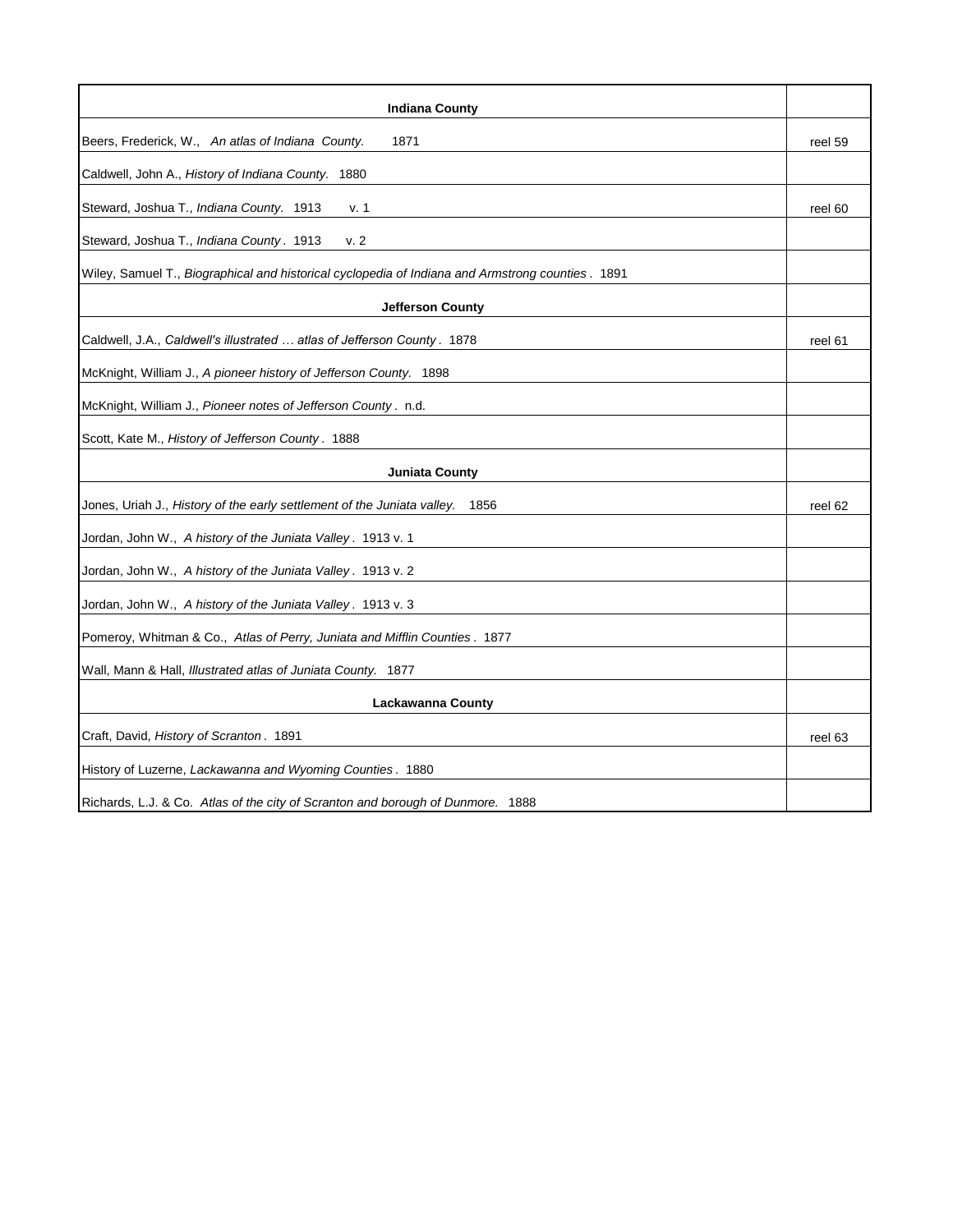| <b>Lancaster County</b>                                                                           |         |
|---------------------------------------------------------------------------------------------------|---------|
| Biographical annals of Lancaster County. 1903                                                     | reel 64 |
| Bridgens, H.F., Bridgen's atlas of Lancaster County, Pennsylvania. 1864                           |         |
| Ellis, Franklin, History of Lancaster County. 1883                                                | reel 65 |
| Subject index to History of Lancaster County. 1942                                                |         |
| An exhaustive index for Ellis and Evans History of Lancaster County. 1941-45 v.1 A-D              |         |
| An exhaustive index for Ellis and Evans History of Lancaster County. 1941-45 v.2 E-J              |         |
| An exhaustive index for Ellis and Evans History of Lancaster County. 1941-45 v.3 K-Q              |         |
| An exhaustive index for Ellis and Evans History of Lancaster County. 1941-45 v.4 R-Z              |         |
| Everts & Stewart, Combination atlas map of Lancaster County. 1875                                 | reel 66 |
| Graves & Steinbarger, Atlas of surveys of the county of Lancaster. 1899                           |         |
| Harris, Alexander, A biographical history of Lancaster County. 1872                               |         |
| Klein, Henry M. J., Lancaster County, Pennsylvania, a history. 1924<br>v.1                        | reel 67 |
| Klein, Henry M. J., Lancaster County, Pennsylvania, a history. 1924<br>V.2                        |         |
| Klein, Henry M. J., Lancaster County, Pennsylvania, a history. 1924<br>v.3                        |         |
| Klein, Henry M. J., Lancaster County, Pennsylvania, a history. 1924<br>v.4                        |         |
| Mombert, Jacob I., An authentic history of Lancaster County. 1869                                 | reel 68 |
| Portrait and biographical record of Lancaster County. 1894                                        |         |
| Rupp, Israel D., History of Lancaster County. 1844                                                |         |
| Smith, J.L., Atlas of the city of Lancaster. 1886                                                 |         |
| <b>Lawrence County</b>                                                                            |         |
| Book of biographies : contains biographical sketches of leading citizens of Lawrence County. 1897 | reel 69 |
| Durant, Samuel W., History of Lawrence County. 1877                                               |         |
| Hazen, Aaron L., 20th century history of New Castle and Lawrence County. 1908                     | reel 70 |
| Department of Internal Affairs. Warrantee atlas of Lawrence County. 1907                          |         |
| <b>Lebanon County</b>                                                                             |         |
| Biographical annals of Lebanon County. 1904                                                       | reel 71 |
| Croll, Philip C., Ancient and historic landmarks in the Lebanon Valley. 1895                      |         |
| Davis, F.A., County atlas of Lebanon. 1875                                                        |         |
| Roe, F.B., Atlas of the city of Lebanon, Lebanon County. 1888                                     |         |
| <b>Lehigh County</b>                                                                              |         |
| Davis, F.A., New Illustrated atlas of Lehigh County. 1876                                         | reel 72 |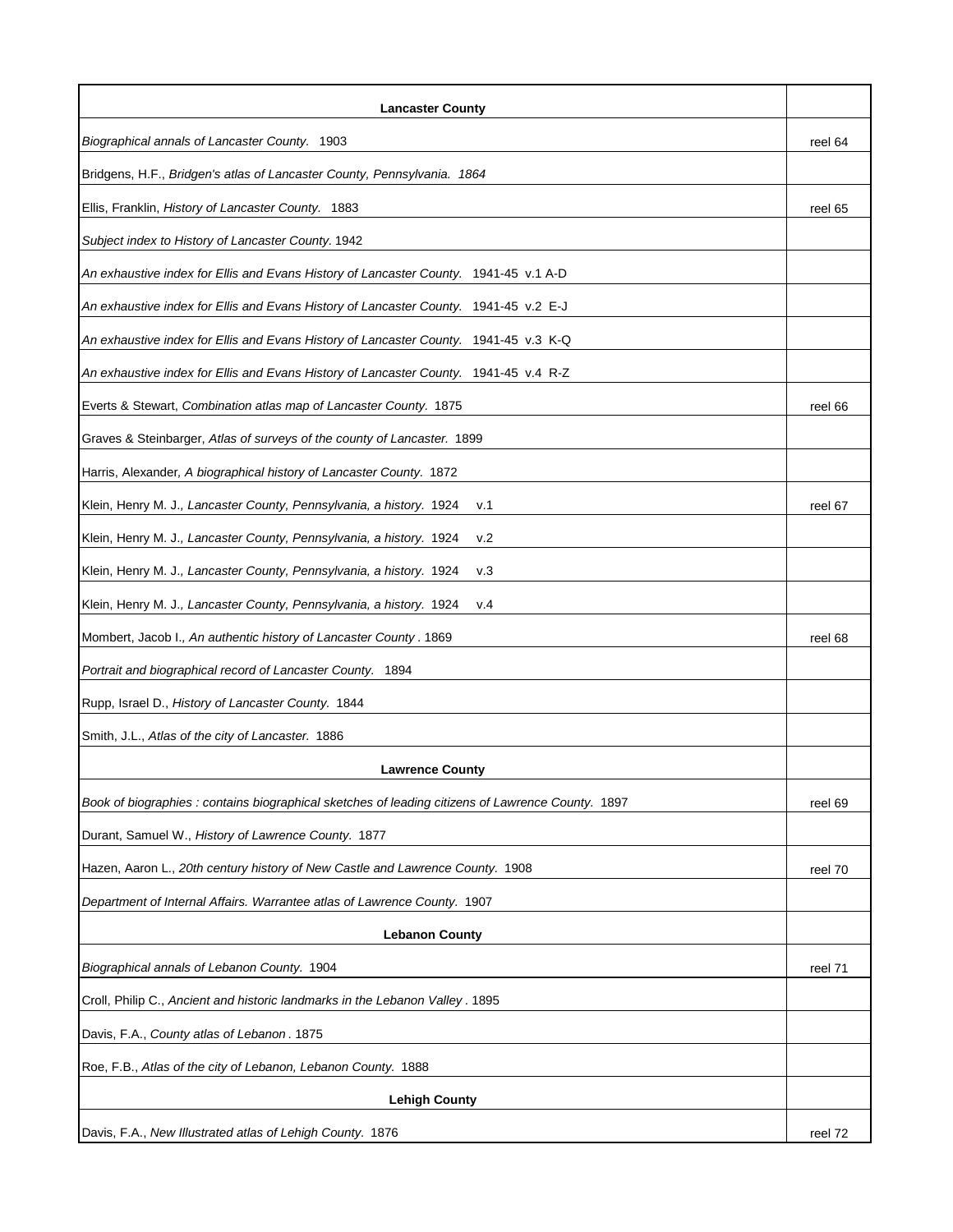| Henry, Mathew S., History of the Lehigh Valley. 1860                                                                  |         |
|-----------------------------------------------------------------------------------------------------------------------|---------|
| Hunter, C.M., Atlas of the city of Allentown Pennsylvania. 1888                                                       |         |
| Jordan, John W., Historic homes and institutions and genealogical and personal memoirs of the Lehigh Valley. 1905 v.1 |         |
| Jordan, John W., Historic homes and institutions and genealogical and personal memoirs of the Lehigh Valley. 1905 v.2 |         |
| Mathews, Alfred, History of the counties of Lehigh and Carbon. 1884                                                   | reel 73 |
| Roberts, Charles R., History of Lehigh County. 1914 v1.                                                               | reel 74 |
| Roberts, Charles R., History of Lehigh County. 1914 v 2.                                                              |         |
| Roberts, Charles R., History of Lehigh County. 1914 v 3.                                                              |         |
| <b>Luzerne County</b>                                                                                                 |         |
| Bradsby, Henry C., History of Luzerne County. 1893                                                                    | reel 75 |
| Brewster, William. History of the certified township of Kingston 1769 to 1929. 1930                                   |         |
| Chapman, Isaac A., A sketch of the history of Wyoming. 1830                                                           | reel 76 |
| Clarke, James A., The Wyoming Valley. 1875                                                                            |         |
| Egle, William H., Documents relating to the Connecticut settlement in the Wyoming Valley. 1893                        |         |
| Harvey, Oscar J., A history of Wilkes-Barre, Luzerne County. 1909-1930 v. 1                                           | reel 77 |
| Harvey, Oscar J., A history of Wilkes-Barre, Luzerne County. 1909-1930 v. 2                                           |         |
| Harvey, Oscar J., A history of Wilkes-Barre, Luzerne County. 1909-1930 v. 3                                           |         |
| Harvey, Oscar J., A history of Wilkes-Barre, Luzerne County. 1909-1930 v. 4                                           | reel 78 |
| Harvey, Oscar J., A history of Wilkes-Barre, Luzerne County. 1909-1930 v. 5                                           |         |
| Harvey, Oscar J., A history of Wilkes-Barre, Luzerne County. 1909-1930 v. 6                                           |         |
| Kulp, George B., Families of the Wyoming Valley. 1885-1890 v. 1                                                       | reel 79 |
| Kulp, George B., Families of the Wyoming Valley. 1885-1890 v. 2                                                       |         |
| Kulp, George B., Families of the Wyoming Valley. 1885-1890 v. 3                                                       |         |
| Miner, Charles. History of Wyoming in a series of letters. 1845                                                       |         |
| Pearce, Stewart, Annals of Luzerne County. 1866                                                                       | reel 80 |
| Peck, George, Wyoming; its history. 1858                                                                              |         |
| Plumb, Henry B., History of Hanover township. 1885                                                                    |         |
| Pomeroy, A. & Co., Atlas of Luzerne County. 1873                                                                      |         |
| Stone, William L., The poetry and history of Wyoming. 1804                                                            | reel 81 |
| Sturdevant, W. H. Atlas of the city of Wilkes-Barre. 1894                                                             |         |
| Sutherland, J. H., The city of Wilkes-Barre and vicinity. 1897                                                        |         |
| Wright, Hendrick B., Historical sketches of Plymouth, Luzerne County. 1873                                            |         |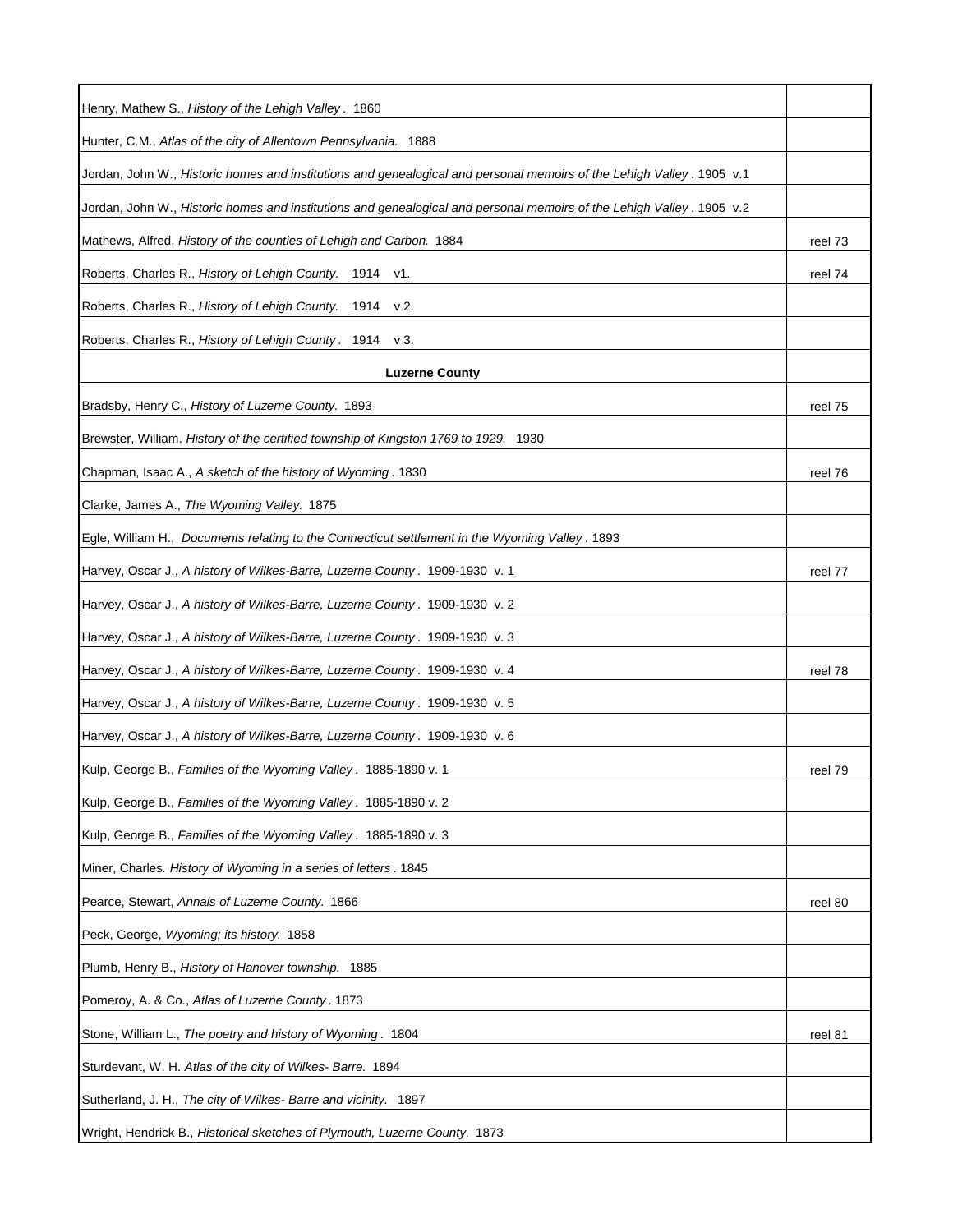| <b>Lycoming County</b>                                                                                                                                           |         |
|------------------------------------------------------------------------------------------------------------------------------------------------------------------|---------|
| Collins, Emerson, Genealogical and personal history of Lycoming County. 1906 v.1                                                                                 | reel 82 |
| Collins, Emerson, Genealogical and personal history of Lycoming County. 1906 v.2                                                                                 |         |
| Hunter, C.M., Atlas of the city of Williamsport,<br>1888                                                                                                         |         |
| Meginness, John F., History of Lycoming County. 1892                                                                                                             | reel 83 |
| Pomeroy, A. & Co., Atlas of Lycoming County. 1873                                                                                                                |         |
| <b>McKean County</b>                                                                                                                                             |         |
| Leeson, Michael A., History of the counties of McKean, Elk and Forest. 1890                                                                                      | reel 84 |
| Leeson, Michael A., History of the counties of McKean, Elk, Cameron and Potter. 1890                                                                             | reel 85 |
| <b>Mercer County</b>                                                                                                                                             |         |
| Durant, Samuel W., History of Mercer County. 1877                                                                                                                | reel 86 |
| History of Mercer County. 1880                                                                                                                                   |         |
| Hopkins, G.M. & Co., Combination atlas of the county of Mercer. 1873                                                                                             | reel 87 |
| White, John G., A twentieth century history of Mercer County 1909 v. 1                                                                                           |         |
| White, John G., A twentieth century history of Mercer County 1909 v. 2                                                                                           |         |
| <b>Mifflin County</b>                                                                                                                                            |         |
| Cochran, Joseph, History of Mifflin County. 1879                                                                                                                 | reel 88 |
| Ellis, Franklin, History of that part of the Susquehanna and Juanita Valleys embraced in the counties of Mifflin, Juanita, Perry,<br>Union and Snyder. 1886 v. 1 |         |
| Ellis, Franklin, History of that part of the Susquehanna and Juanita Valleys embraced in the counties of Mifflin, Juanita, Perry,<br>Union and Snyder. 1886 v. 2 |         |
| <b>Monroe County</b>                                                                                                                                             |         |
| Beers, F. W. & Co., County atlas of Monroe. 1875                                                                                                                 | reel 89 |
| Rupp, Israel, History of Northampton, Lehigh, Monroe, Carbon and Schuylkill Counties. 1845                                                                       |         |
| <b>Montgomery County</b>                                                                                                                                         |         |
| Auge, Moses, Lives of the eminent dead, and  living citizens of Montgomery County. 1879                                                                          | reel 90 |
| Bean, Theodore W., History of Montgomery County. 1884                                                                                                            |         |
|                                                                                                                                                                  |         |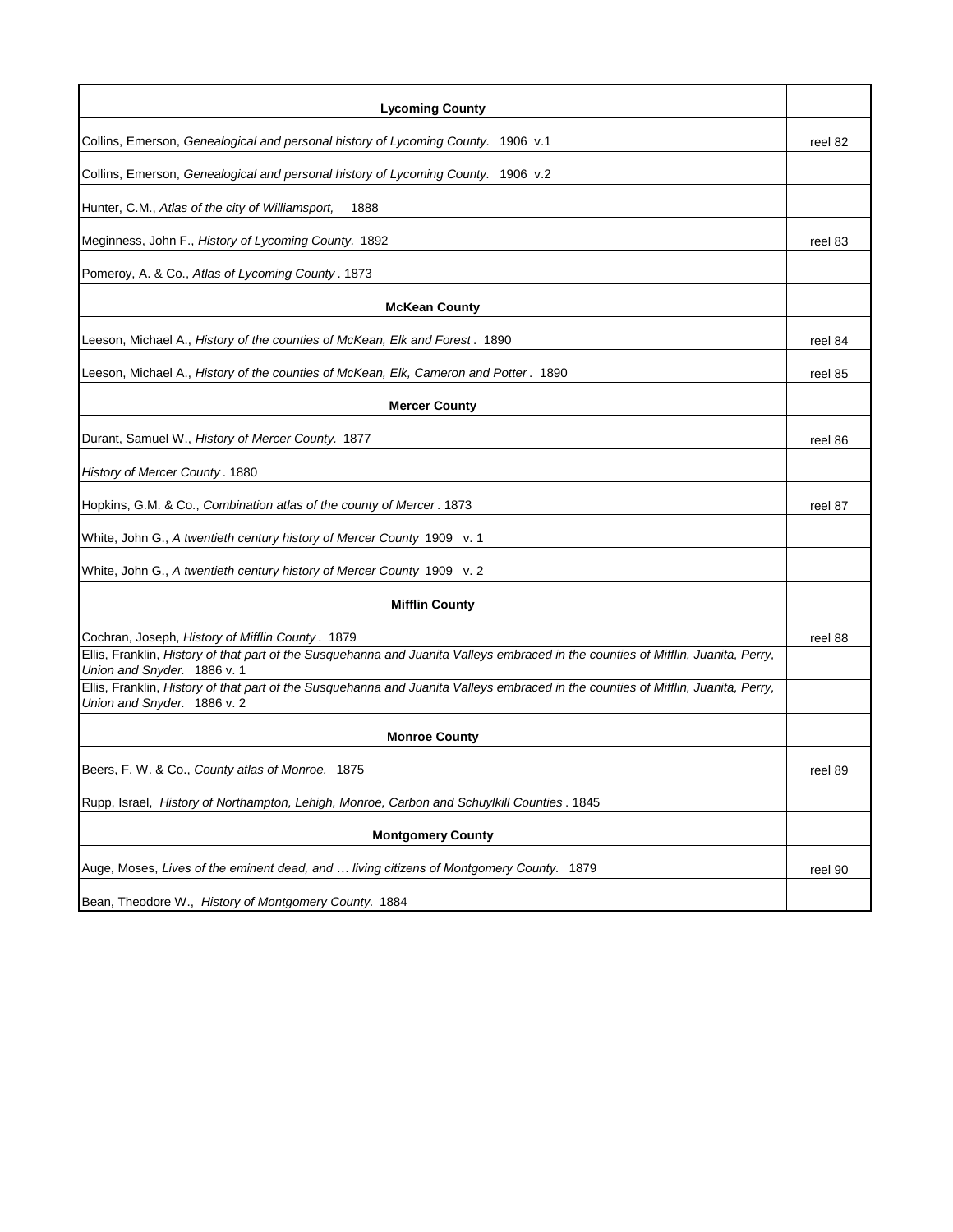| Buck, William J., History of Montgomery County. 1859                                                     | reel 91 |
|----------------------------------------------------------------------------------------------------------|---------|
| Develin, Dora H., Historic Lower Merion and Blockley  Montgomery County . 1922                           |         |
| Dotterer, Henry S., The Perkiomen Region. 1895-1901<br>v.1                                               |         |
| Dotterer, Henry S., The Perkiomen Region. 1895-1901<br>v.2                                               |         |
| Dotterer, Henry S., The Perkiomen Region. 1895-1901<br>v.3                                               |         |
| Hopkins, G. M. & Co., Atlas of the county of Montgomery. 1871                                            |         |
| Jenkins, Howard M., Historical collections relating to Gwynedd, a township of Montgomery County.<br>1897 |         |
| Naeff, M.A., Property atlas of Montgomery County. 1893                                                   | reel 92 |
| Scott, J.D., Combination atlas map of Montgomery County. 1877                                            |         |
| Wiley, Samuel T., Biographical and portrait cyclopedia of Montgomery County. 1895                        |         |
| <b>Northampton County</b>                                                                                |         |
| Condit, Uzal W., History of Easton, Pennsylvania 1739-1895. 1889                                         | reel 93 |
| Ellis, Franklin, History of Northampton County. 1877                                                     |         |
| Martin, John H., Historical sketch of Bethlehem. 1873                                                    |         |
| Pomeroy, A. & Co., Atlas of Northampton County. 1874                                                     |         |
| Bell, Herbert C., History of Northumberland County. 1891                                                 | reel 94 |
| History of Northumberland Co. 1876                                                                       |         |
| <b>Perry County</b>                                                                                      |         |
| Hain, Harry H., History of Perry County. 1922                                                            | reel 95 |
| Wright, Silas, History of Perry County. 1873                                                             |         |
| <b>Philadelphia County</b>                                                                               |         |
| Bowen, Daniel, A history of Philadelphia. 1839                                                           | reel 96 |
| Bromley, G. W. & Co. Atlas of the city of Philadelphia. 1910                                             |         |
| Hotchkin, Samuel F., Ancient and modern Germantown, Mt. Airy, and Chestnut Hill.<br>1889                 |         |
| Hotchkin, Samuel F., Bristol Pike. 1893                                                                  |         |
| Hotchkin, Samuel F., The York road, old and new. 1892                                                    |         |
| Martindale, Joseph C., A history of the townships of Byberry and Moreland. 1867                          |         |
| Oberholtzer, Ellis, P., Philadelphia: a history of the city and its people. 1912 v. 1                    | reel 97 |
| Oberholtzer, Ellis, P., Philadelphia: a history of the city and its people. 1912 v. 2                    |         |
| Oberholtzer, Ellis, P., Philadelphia: a history of the city and its people. 1912 v. 3                    |         |
| Oberholtzer, Ellis, P., Philadelphia: a history of the city and its people. 1912 v. 4                    |         |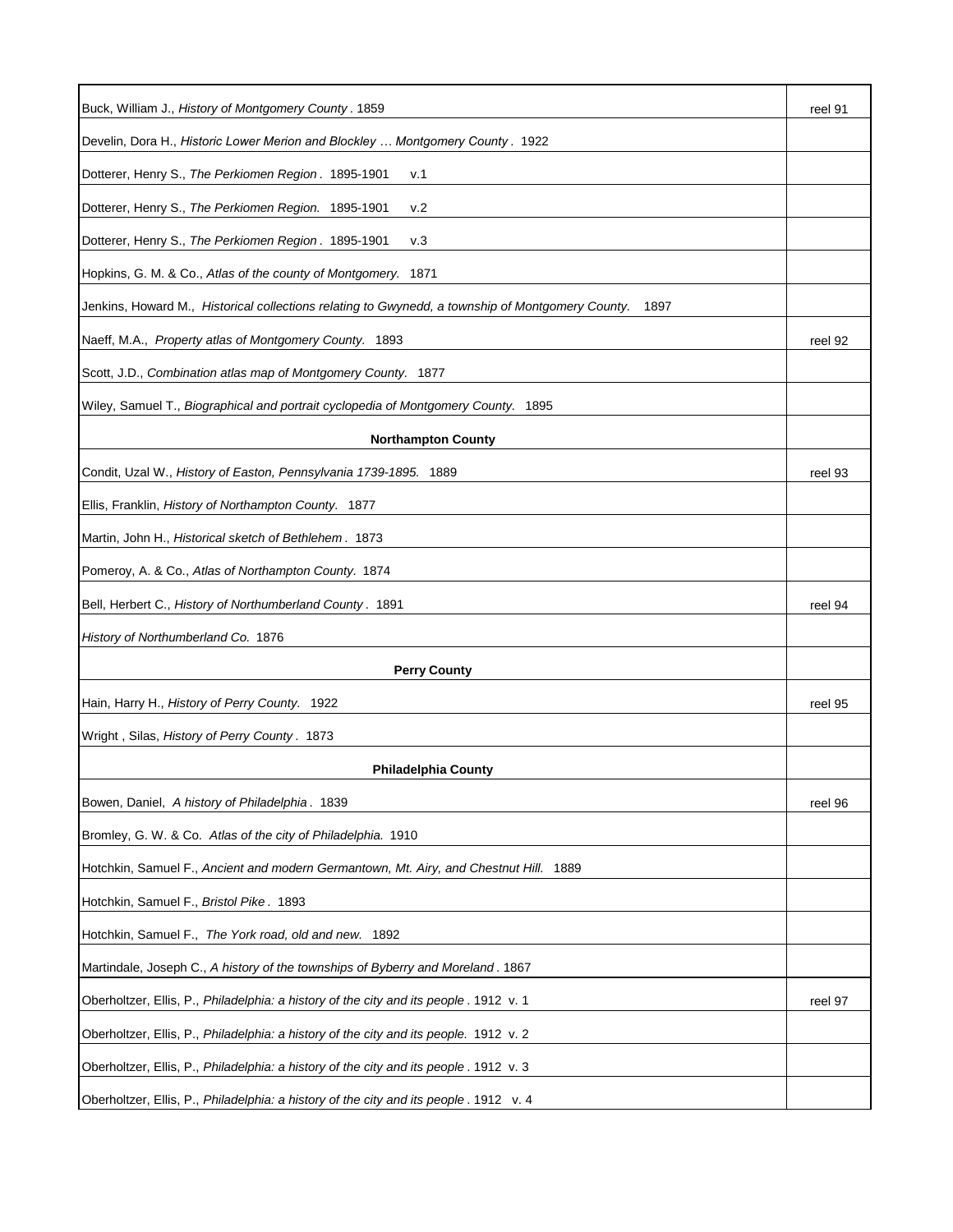| Scharf, John T., History of Philadelphia. 1884 v. 1                                                                                             | reel 98  |
|-------------------------------------------------------------------------------------------------------------------------------------------------|----------|
| Scharf, John T., History of Philadelphia. 1884 v. 2                                                                                             |          |
| Scharf, John T., History of Philadelphia. 1884 v. 3                                                                                             |          |
| Smedley, Samuel L., Smedley's atlas of the city of Philadelphia. 1862                                                                           | reel 99  |
| Watson, John F., Annals of Philadelphia. 1897 v. 1                                                                                              |          |
| Watson, John F., Annals of Philadelphia. 1897 v. 2                                                                                              |          |
| Watson, John F., Annals of Philadelphia. 1897 v. 3                                                                                              |          |
| Winslow, Stephen N., Biographies of successful Philadelphia merchants. 1864                                                                     | reel 100 |
| Young, John R., Memorial history of the city of Philadelphia. 1681-1895 v.1                                                                     |          |
| Young, John R., Memorial history of the city of Philadelphia. 1681-1895 v.2                                                                     |          |
| Every person index of the Memorial history. 1969                                                                                                |          |
| <b>Schuylkill County</b>                                                                                                                        |          |
| Beers, F.W. & Co., County atlas of Schuylkill. 1875                                                                                             | reel 101 |
| History of Schuylkill County. 1881                                                                                                              |          |
| Schalok, Adolf W., History of Schuylkill County. 1907 v. 1                                                                                      |          |
| Schalok, Adolf W., History of Schuylkill County. 1907 v. 2                                                                                      |          |
| Schuylkill County, Pennsylvania; genealogy-family history biography . 1916 v. 1                                                                 | reel 102 |
| Schuylkill County, Pennsylvania; genealogy-family- history -biography . 1916 v. 2                                                               |          |
| Wiley, Samuel T., Biographical and portrait cyclopedia of Schuylkill County. 1893                                                               |          |
| Index.                                                                                                                                          |          |
|                                                                                                                                                 |          |
| <b>Snyder County</b><br>Commemorative biographical record of central Pennsylvania, including the counties of Centre, Clinton, Union and Snyder. |          |
| 1898                                                                                                                                            | reel 103 |
| Pomeroy & Beers, Atlas of Union and Snyder Counties. 1868                                                                                       |          |
| <b>Somerset County</b>                                                                                                                          |          |
| Beers, Frederick W., County atlas of Somerset. 1876                                                                                             | reel 104 |
| Blackburn, E. Howard, History of Bedford and Somerset Counties. 1906 v.1                                                                        |          |
| Blackburn, E. Howard, History of Bedford and Somerset Counties. 1906 v.2                                                                        |          |
| Blackburn, E. Howard, History of Bedford and Somerset Counties. 1906 v.3                                                                        |          |
| <b>Sullivan County</b>                                                                                                                          |          |
| Book of biographies. This volume contains biographical sketches of leading citizens of the Seventeenth congressional district.<br>1899          | reel 105 |
| Ingham, Thomas J., History of Sullivan County. 1899                                                                                             |          |
| Streby, George, History of Sullivan County. 1903                                                                                                |          |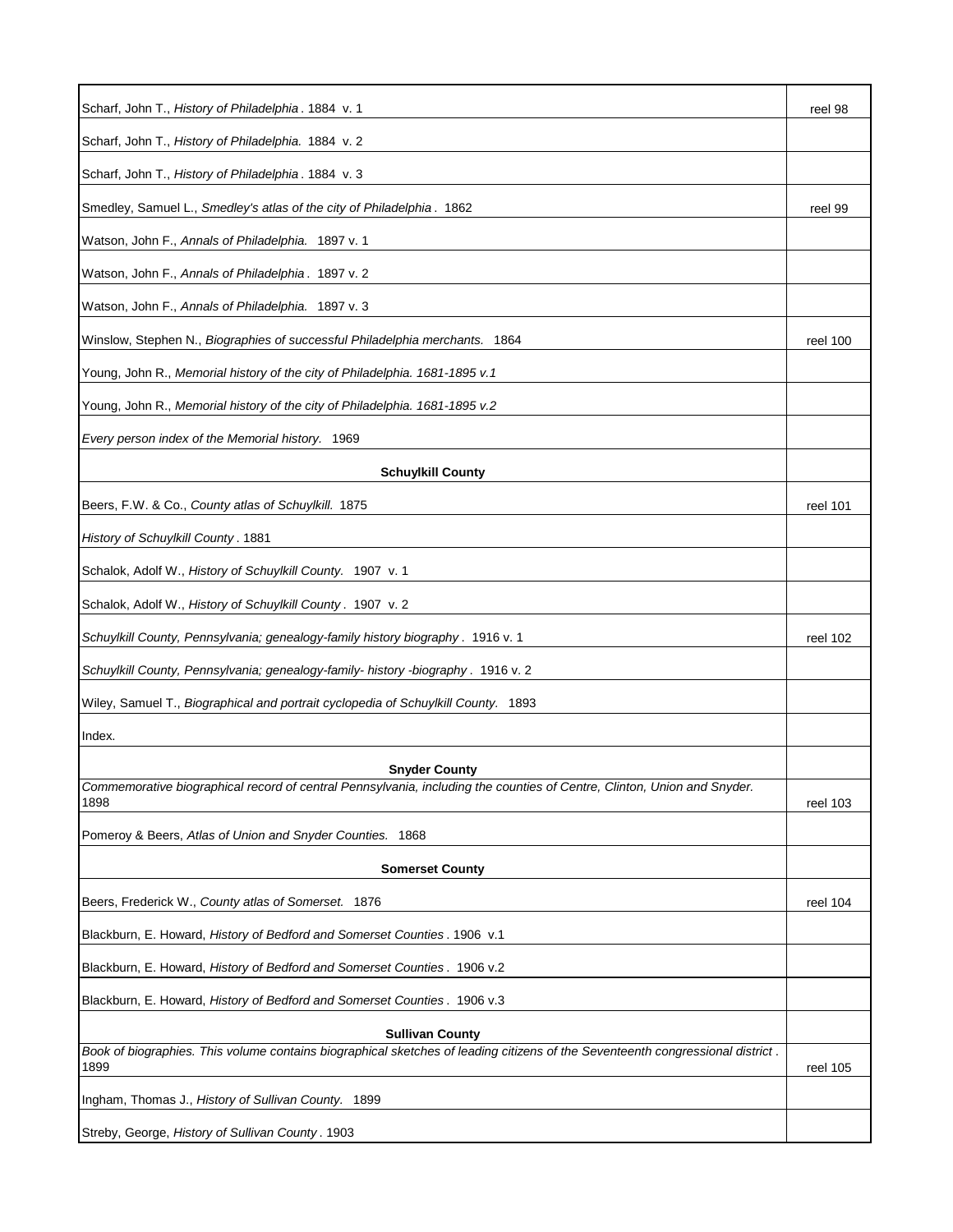| <b>Susquehanna County</b>                                                                                                                      |          |
|------------------------------------------------------------------------------------------------------------------------------------------------|----------|
| Blackman, Emily C., History of Susquehanna County. 1873                                                                                        | reel 106 |
| Centennial history of Susquehanna County. 1887                                                                                                 |          |
| Commemorative biographical record of northeastern Pennsylvania, including the counties of Susquehanna, Wayne, Pike and<br>Monroe. 1900         | reel 107 |
| Pomeroy, A. & Co., Atlas of Susquehanna County. 1872                                                                                           |          |
| <b>Tioga County</b>                                                                                                                            |          |
| Beers, F.W. & Co. County atlas of Tioga. 1875                                                                                                  | reel 108 |
| Meginness, John F., History of Tioga County. 1897                                                                                              |          |
| Murray, Louise W., A history of old Tioga Point and early Athens. 1908                                                                         | reel 109 |
| Sexton, John L., History of Tioga County. 1883                                                                                                 |          |
| <b>Union County</b>                                                                                                                            |          |
| Linn, John B., Annals of Buffalo Valley, 1877                                                                                                  | reel 110 |
| Rupp, Israel D., History and topography of Northumberland, Huntingdon, Mifflin, Centre, Union, Columbia, Juniata and Clinton<br>Counties. 1847 |          |
| <b>Venango County</b>                                                                                                                          |          |
| Babcock, Charles A., Venango County; her pioneers and People. 1919 v. 1                                                                        | reel 111 |
| Babcock, Charles A., Venango County; her pioneers and People. 1919 v. 2                                                                        |          |
| Bell, Herbert C., History of Venango County. 1890                                                                                              | reel 112 |
| Newton, J.H., History of Venango County. 1879                                                                                                  |          |
| <b>Warren County</b>                                                                                                                           |          |
| Book of Biographies: this volume contains biographical sketches of leading citizens of the Thirty-seventh judicial district. 1899              | reel 113 |
| Howden, J.A., Howden & Odbert's atlas of Warren County. 1878                                                                                   |          |
| Schenk, J.S., History of Warren County. 1887                                                                                                   |          |
| <b>Washington County</b>                                                                                                                       |          |
| Caldwell, J. A., Caldwell's illustrated  atlas of Washington County. 1876                                                                      | reel 114 |
| Commemorative biographical record of Washington County. 1893                                                                                   |          |
| Creigh, Alfred, History of Washington County. 1871                                                                                             | reel 115 |
| Crumrine, Boyd, History of Washington County. 1882                                                                                             |          |
| McFarland, Joseph F., 20th century history of the city of Washington and Washington County. 1910                                               | reel 116 |
| <b>Wayne County</b>                                                                                                                            |          |
| Goodrich, Phineas G., History of Wayne County. 1880                                                                                            | reel 117 |
| Mathews, Alfred, History of Wayne, Pike and Monroe Counties 1886                                                                               |          |
| Pomeroy, A. & Co., Atlas of Wayne County. 1872                                                                                                 |          |